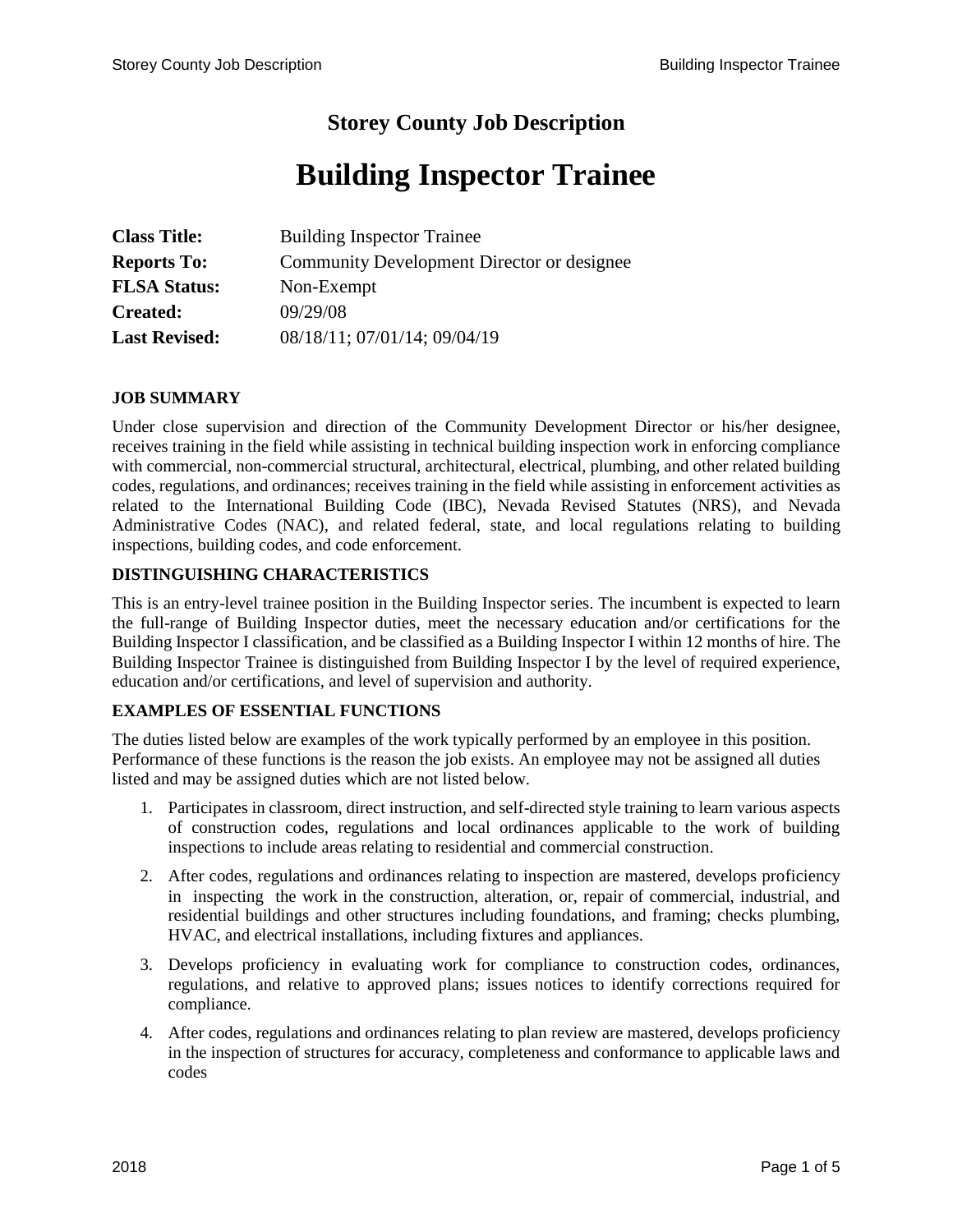- 5. Receives building, grading, and other permit applications, plans, and fees; processes applications and plans, and reviews them for completeness and conformance with policies and procedures.
- 6. Assists in reviewing building plans, specifications, and calculations to ensure compliance with codes; approves permit applications and plans prior to permit issuance; calculates permit fees; may assist in coordinating plan review and approvals with other county departments, the Storey County Fire Protection District, Comstock Historic District Commission, applicable architectural review boards, and other agencies.
- 7. With assistance, inspects new buildings and structures and additions to and alterations of existing buildings and structures, for compliance with codes. Assists in preparing detailed reports on the condition of structures, and compliance and non-compliance with codes; issues compliance, noncompliance, and abatement notices; maintains inspection files, conducts follow-up inspections, and applies abatement procedures. With authorization by the director or his/her designee, this position has the authority to deem a building or structure unsafe or uninhabitable, and to issue orders for stop-work, nuisance and abatement, do-not-occupy, and condemnation.
- 8. Investigates complaints about building and safety hazards and code violations; determines if action is required, may determine and takes appropriate action; reports status to director or his/her designee.
- 9. Confers, educates, and coordinates with developers, customers, community groups, property owners, and the public about codes and related subjects; facilitates proactive voluntary code compliance; and empowers community self-help programs.
- 10. Coordinates with appropriate building officials, supervisors, entities and other administrators in locating vacant and abandoned buildings and structures; posts notices.
- 11. Assists with investigations and site inspections; coordinates with other departments on administering applicable land use regulations, zoning, special use permits and variances, court data, corporation status, county assessor, and other databases and organization sources.
- 12. Remains current on building and life safety codes and regulations for commercial and noncommercial buildings and uses; under direction and guidance, works closely with the planning department and the fire district in administering regulations; and reviews agenda items, inspection reports, special use and other planning permits and reports, and other information to assure existing and proposed uses conform to building and fire codes, zoning codes, FEMA flood hazards zones, and other regulations.
- 13. As applicable to buildings and construction within designated floodplains, reviews permit applications for commercial and non-commercial development; assists with local floodplain ordinances; assists the floodplain management team in updating ordinances; and assists in floodplain management studies, plans, and mapping activities.
- 14. Remains current on new and proposed federal and state legislation related to the field; provides comments and recommendations to the director or his/her designee.
- 15. During emergencies, may respond to and actively participate in all-hazard Incident Command Systems (ICS); may provide assistance in the integration of facilities, equipment, personnel, procedures, and communications operating within a common organization ICS structure; may assist in coordinating responses among various jurisdictions and functional agencies, both public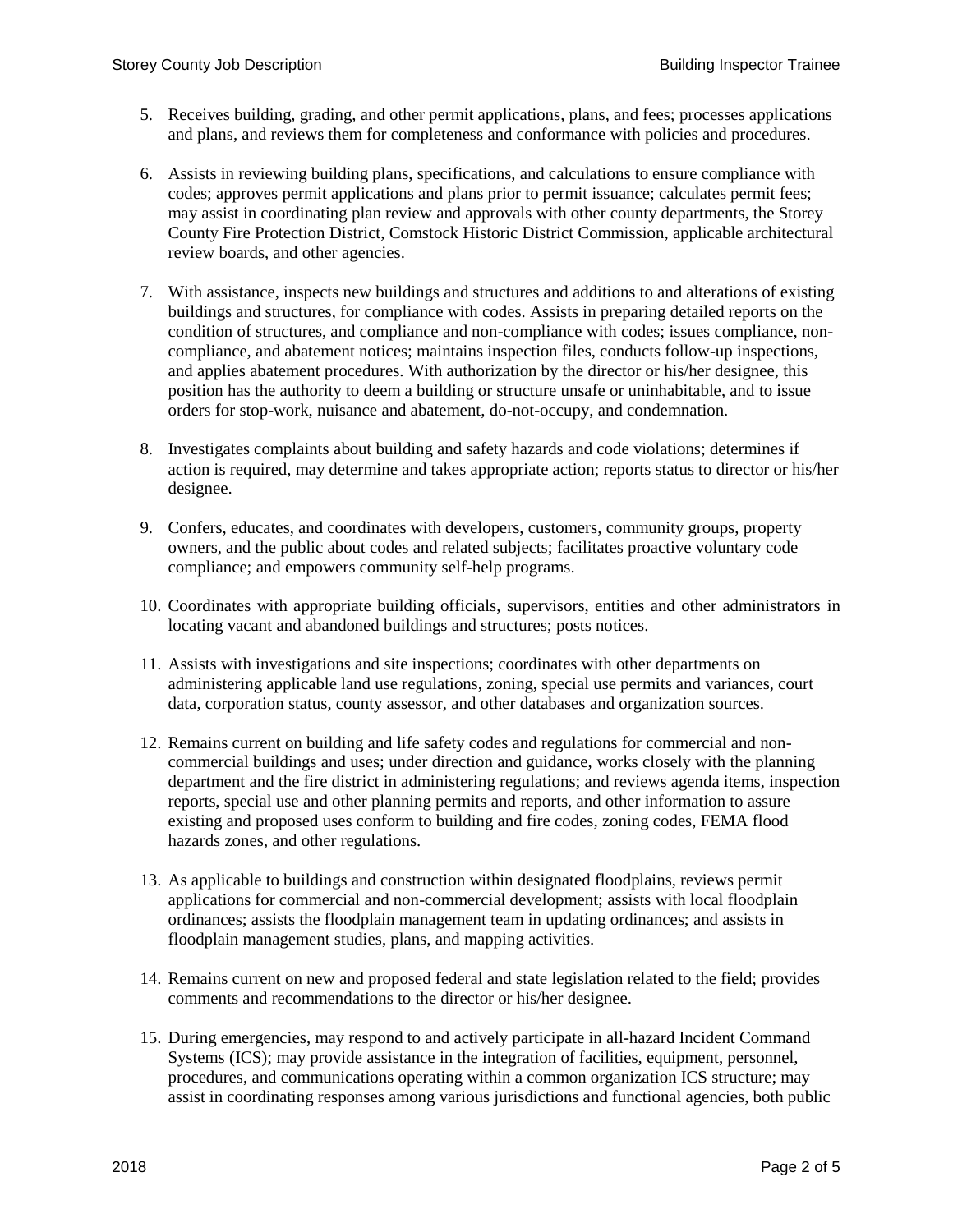and private; and may assist in establishing common processes for planning and managing resources in the ICS; may assist departments on their emergency management and ICS plans.

- 16. Maintains all required certifications and licenses; attends and participates in professional group sessions; stays abreast of new trends and innovations related to the field.
- 17. Serves as a representative of Storey County and the Community Development Department, demonstrating a positive attitude and progressive actions through the display of professionalism, courtesy, and appropriate tact and discretion in all interactions with other employees and with the public.

#### **QUALIFICATIONS**

#### Knowledge of

- 1. Universal building construction and plan vocabulary, techniques and principles; Familiarity with the International Building Codes (IBC) and other federal, state, and county regulations applicable to residential and non-residential construction; and field inspection practices.
- 2. Familiarity with FEMA National Flood Insurance Program (NFIP) and floodplain management regulations, programs, and practices applicable to buildings and construction.
- 3. Business and geometric mathematics sufficient to calculate measurements of construction plans and sites for code compliance, and to calculate building permit and other fees.
- 4. Correct English usage including grammar, punctuation, and vocabulary.
- 5. Basic modern office equipment including, but not limited to, telephones, fax machines, and copiers; personal computer programs such as Microsoft Windows and Office, and other applicable programs and software.
- 6. Principles of customer services and working within a team-oriented work environment; methods and techniques for dealing with the public during stressful situations.

#### Ability to

- 1. Obtain the necessary experience, education and/or certifications, and otherwise qualify for the Building Inspector I classification within 12 months of hire.
- 2. Under supervision, perform thorough and accurate examinations of basic commercial and noncommercial building and site plans and specifications with guidance by qualified inspectors;
- 3. Perform mathematical calculations applicable to building and site plans and permits; coordinate plan review and approvals with other departments; apply policies and procedures efficiently and in a practical manner.
- 4. With guidance, perform thorough and accurate code compliance inspections; apply codes and regulations to practical use and under varying conditions with guidance; investigate complaints, evaluate alternatives, recommend appropriate resolutions; enforce regulations with firmness, tact, and impartiality.
- 5. Effectively communicate verbally and in-writing; gather, analyze, and prepare valid and reliable data and information; present to individuals and groups in understandable and persuasive manner; promote constructive and efficient cooperation in a team environment; act courteously and communicate effectively with others in a variety of different emotional states, from a variety of different backgrounds, and with different educational backgrounds and mental capacities.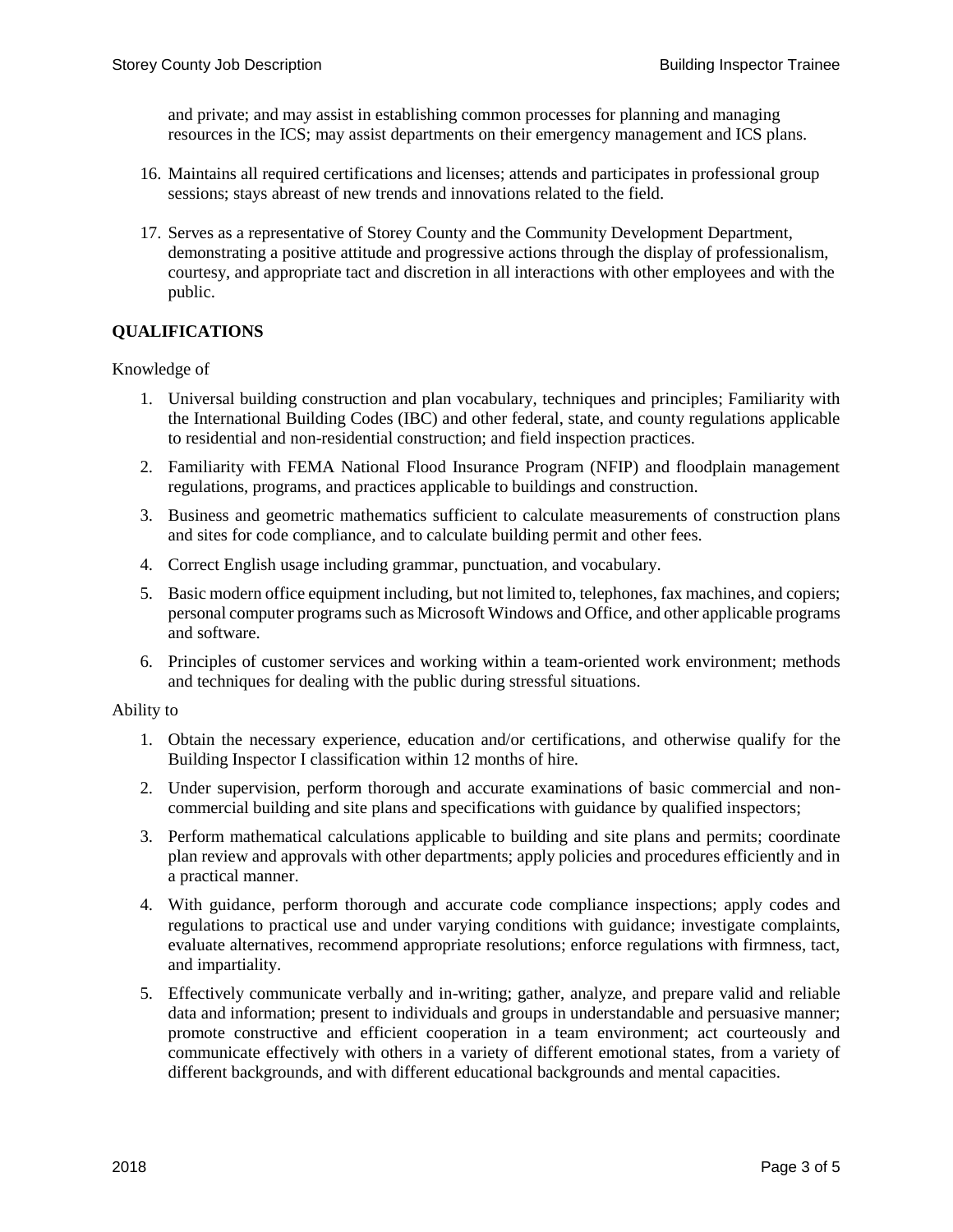- 6. Maintain accurate records; exercise sound independent judgment within established guidelines; work effectively under pressure of deadlines, conflicting demands, and during emergencies.
- 7. Operate basic modern office equipment including telephones, fax machines, and copiers; personal computer programs such as Microsoft Windows and Office, and other programs and systems applicable to the position; type at a sufficient rate and with accuracy to perform the functions of the position; and operate a motor vehicle for intermittent and extended periods.
- 8. Consistently demonstrate a positive attitude and progressive actions through the display of professionalism, courtesy, and appropriate tact and discretion in all interactions with other employees and with the public.
- 9. Carry out and actively participate in an assortment of special and ongoing projects.
- 10. As allowable by law, maintain and handle information in a highly confidential manner.
- 11. Represent the department in the court of law and testify on matters pertaining to building development, code enforcement, violations, and related matters, as necessary.
- 12. Continue education and training to remain current on latest policies, practices, and required certifications; remain current on new and proposed federal and state legislation related to the field.

# **LICENSING, EDUCATION & OTHER REQUIREMENTS**

- 1. Any combination of training, education, and experience that would provide the required knowledge and abilities. A typical way to gain the required knowledge and ability is:
	- High school diploma or equivalent
	- At least 1 year of experience in building and construction industry
	- Combination of experience and education
- 2. International Code Council (ICC) Residential Inspector required within 12 months of hire.
- 3. Possess and maintain a valid Nevada Driver License appropriate for vehicles and other equipment operated.
- 4. Military experience applicable to the duties of this position may be preferred.
- 5. The ability to pass a criminal background investigation.
- 6. The incumbent must complete the requisite training and certifications to advance to the Building Inspector I within a period of one (1) year in order to maintain employment.
- 7. At the end of the successful trainee program, including successfully completing all program examinations and obtaining the required certifications, the employee will be reclassified to Building Inspector I.

## **PHYSICAL REQUIREMENTS & WORK ENVIRONMENT**

The requirements described here are representative of those that must be met by an employee to successfully perform the essential functions of the job.

 **Physical Requirements.** Strength, stamina and dexterity to sit in vehicles operating on rough roads, wildland areas and off-road terrains; walk on uneven or slippery surfaces; climb ladders and scaffolding, and walk on high roof tops; frequent bending, sitting, reaching, kneeling, standing for long periods; occasional lifting of items weighing up to 50 pounds; reaching for items above the head and below the feet; enter confined spaces and other areas; visual acuity for field inspections;